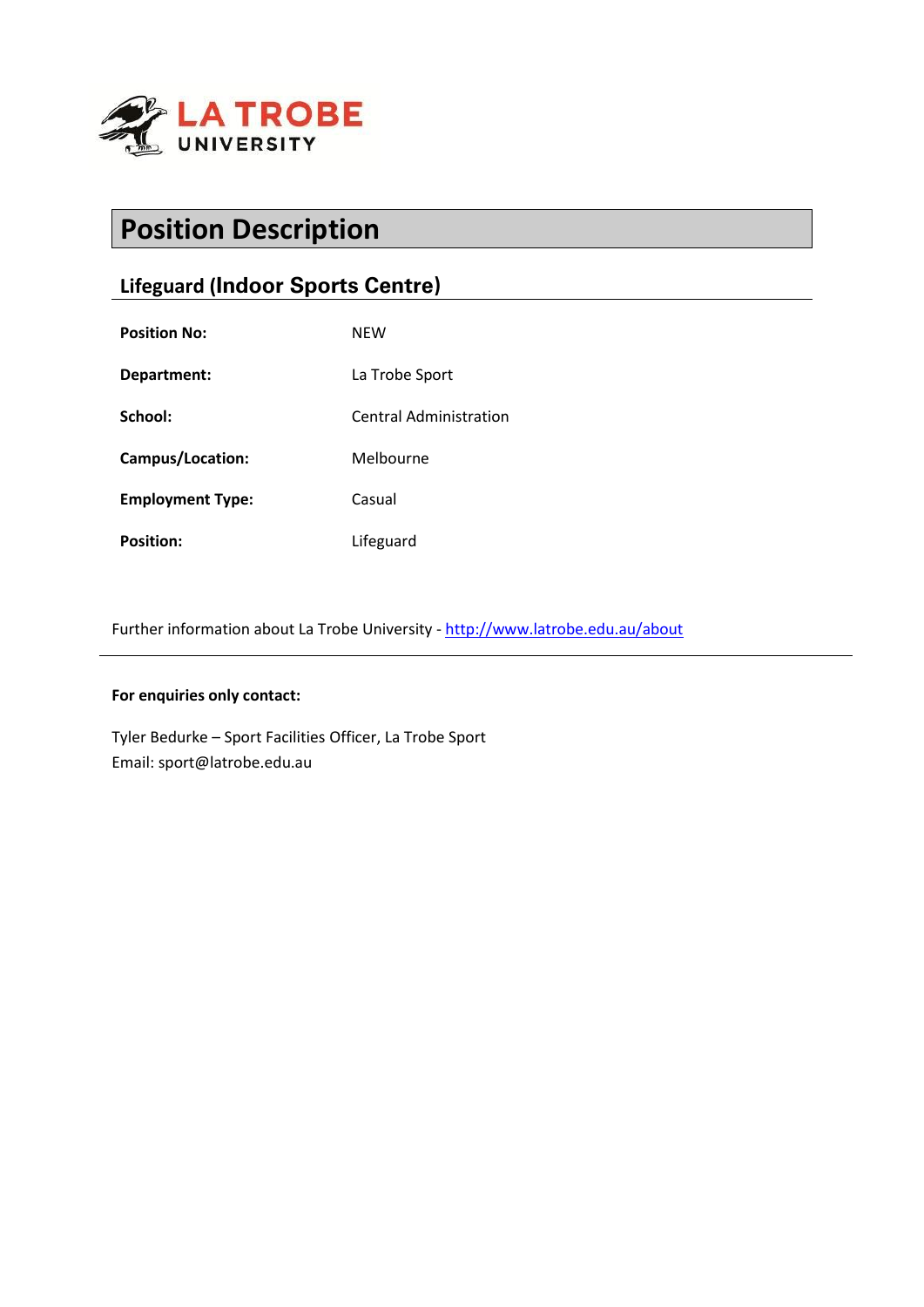## **Position Description**

#### **Lifeguard**

#### **Position Context**

La Trobe Sport is a University initiative with the strategic goal of developing La Trobe University into the University of choice for Sport in Australia.

La Trobe Sport facilitates programs, partnerships, research and course developments to enable La Trobe to be the leading university in Australia for sport-related teaching and research, to support student participation in sport and sport related clubs and to actively engage the local community and schools through the use of its sporting facilities and sport services.

La Trobe Sport was established to drive the implementation of the Plan for Sport at La Trobe that involves a range of activities:

- Develop teaching and learning opportunities related to sport
- Build the university research capacity related to sport
- Develop sporting partnerships that enhance teaching, learning and research
- Facilitate new and existing academic programs related to sport
- Facilitate coordination across student services and facilities management to maximise opportunities for club sport and sport partnerships with community and school sport groups
- Support the development of new infrastructure to enhance the sport and sport related programs at La Trobe
- Manage the La Trobe University sport-related partnerships and sponsorships

The primary purpose of this position is to supervise all staff and customers within the aquatic environment. Successful candidates will be responsible for the safety and experience of all customers. The Lifeguard will be engaging and personable; providing clear direction to all customers to ensure the aquatic environment is operating safely and that customers are behaving to acceptable standards. They will have the highest levels of awareness to pre-empt any potential issues that may arise. They will take pride in supervising such an important community asset and ensure it is always presented immaculately and maintained to the highest standards. They will monitor water quality and liaise with the Facilities Team to maintain these high standards.

#### **Duties at this level may include:**

- Providing excellent Customer Services to all stakeholders of La Trobe Sport as per our customer service charter
- Provide effective supervision of the aquatic facility to ensure the safety of all facility users
- Providing initial first aid treatment within the competencies of acquired training
- Attending to relevant tasks, checklists and duties associated with the activity being undertaken
- Attending relevant meetings and training sessions
- Ensure the maintenance of all pool deck, aquatic and change room areas in a clean and hygienic condition
- Attend training as required including but not limited to a minimum of four 'In-service' or 'Lifeguard-skills' training sessions annually